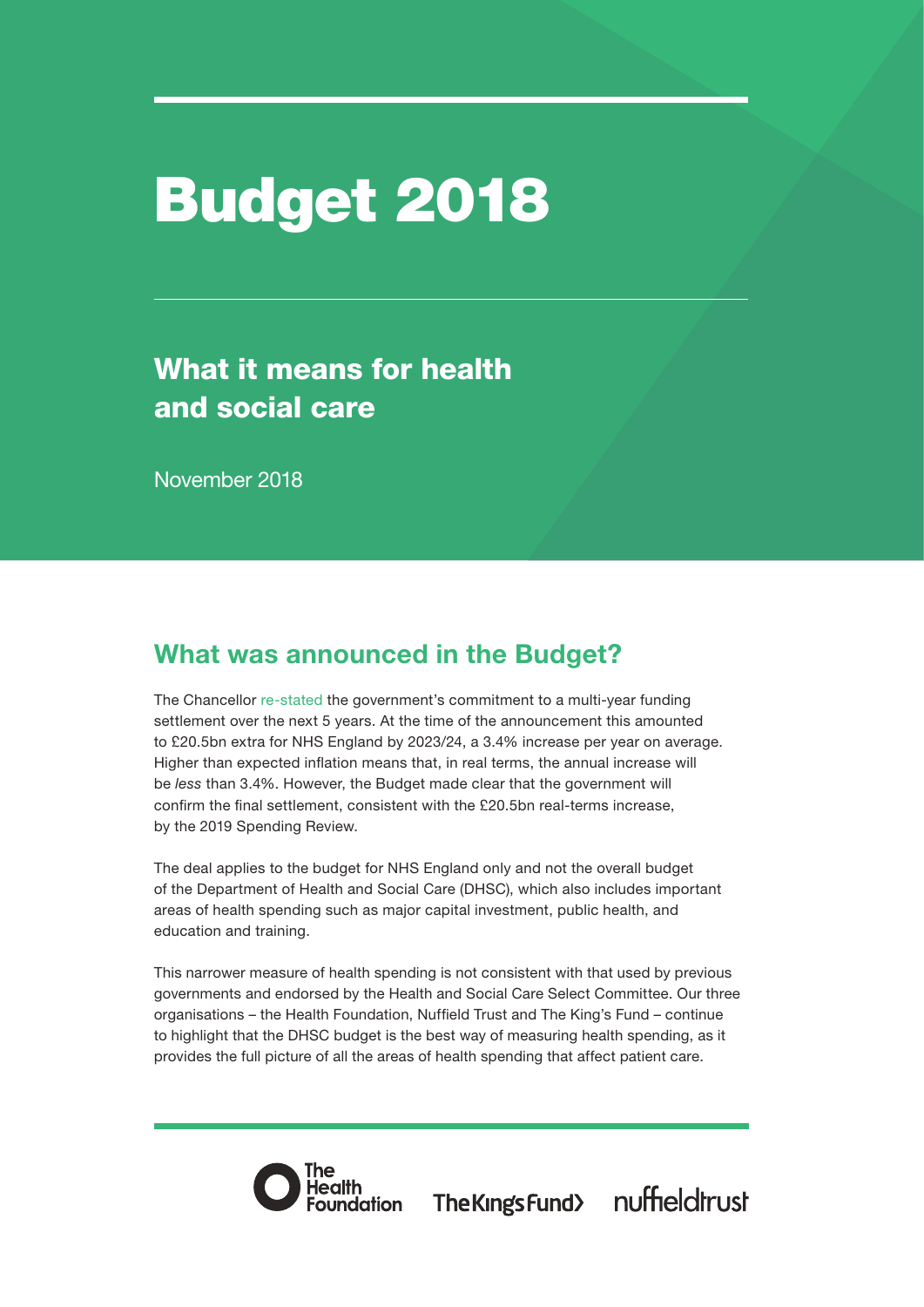### The NHS England budget

The increase applies to the funding set out in the mandate to NHS England. The mandate describes what the government wants the NHS to deliver for the year and sets its spending. The funding settlement announced in June amounted to 3.4% growth in real terms in the NHS England budget over the next 5 years, equivalent to £20.5bn by 2023/24.

Greater than anticipated inflation means that the cash-terms commitment made by the government to 3.6% growth next year, will now only be 3.3% at expected inflation levels. HM Treasury has confirmed that it will update the final settlement figure next year to be equal to the initial £20.5bn real-terms increase commitment.

As part of the 2018 Budget HM Treasury has allocated an additional £1.25bn adjustment to cover unavoidable increased costs for NHS staff pensions.

|                                        | 2018/19 | 2019/20 | 2020/21 |       | 2021/22 2022/23 | 2023/24 |
|----------------------------------------|---------|---------|---------|-------|-----------------|---------|
| Cash (£bn)                             | 114.6   | 121.8   | 128.2   | 134.4 | 141.1           | 149.0   |
| Real (2018/19 prices £bn)              | 114.6   | 119.7   | 123.5   | 127.1 | 130.9           | 135.6   |
| Real change with pension adjustment    |         | 4.4%    | $3.2\%$ | 2.9%  | $3.0\%$         | $3.7\%$ |
| Real change without pension adjustment |         | 3.3%    | 3.3%    | 2.9%  | $3.0\%$         | 3.7%    |
|                                        |         |         |         |       |                 |         |

#### Table 1: NHS England Funding Settlement, 2018/19 to 2023/24

Note: Figures in 2018/19 prices are deflated using the Office for Budget Responsibility's Economic and Fiscal Outlook deflators, published alongside the Autumn Budget 2018. Source: Autumn Budget 2018

### The DHSC budget

The settlement does not cover anything outside of the NHS mandate. The rest of the DHSC budget includes the following: spending on education and training for doctors, nurses and other health professionals; public health grant money to local councils to deliver services such as sexual health and children's services; and most capital funding for buildings and equipment. In addition, it covers the running costs of organisations like the Care Quality Commission and the National Institute for Health and Care Excellence (NICE).

The Treasury has committed to increase the NHS England budget to fund additional pension costs. Decisions on the overall DHSC budget and how to treat pension costs within that will be addressed as part of the 2019 Spending Review. The Spending Review will cover the period from 2020/21 onwards, while the Budget set out spending totals for DHSC for 2019/20. There was no uplift to the DHSC budget to match the commitment to fund pension costs for NHS England. Unless further changes are made, the DHSC budget, excluding the NHS England and capital budgets, will fall by £1bn in real terms in 2019/20. This would mean further squeezes on budgets like public health and training next year, even as funding increases for NHS England.

It is still possible for the Treasury to increase the DHSC budget for 2019/20 from reserves held by the Treasury but that would require a commitment either in a spring fiscal event (post-Brexit deal), or an in-year addition through the 2019 Spending Review. As things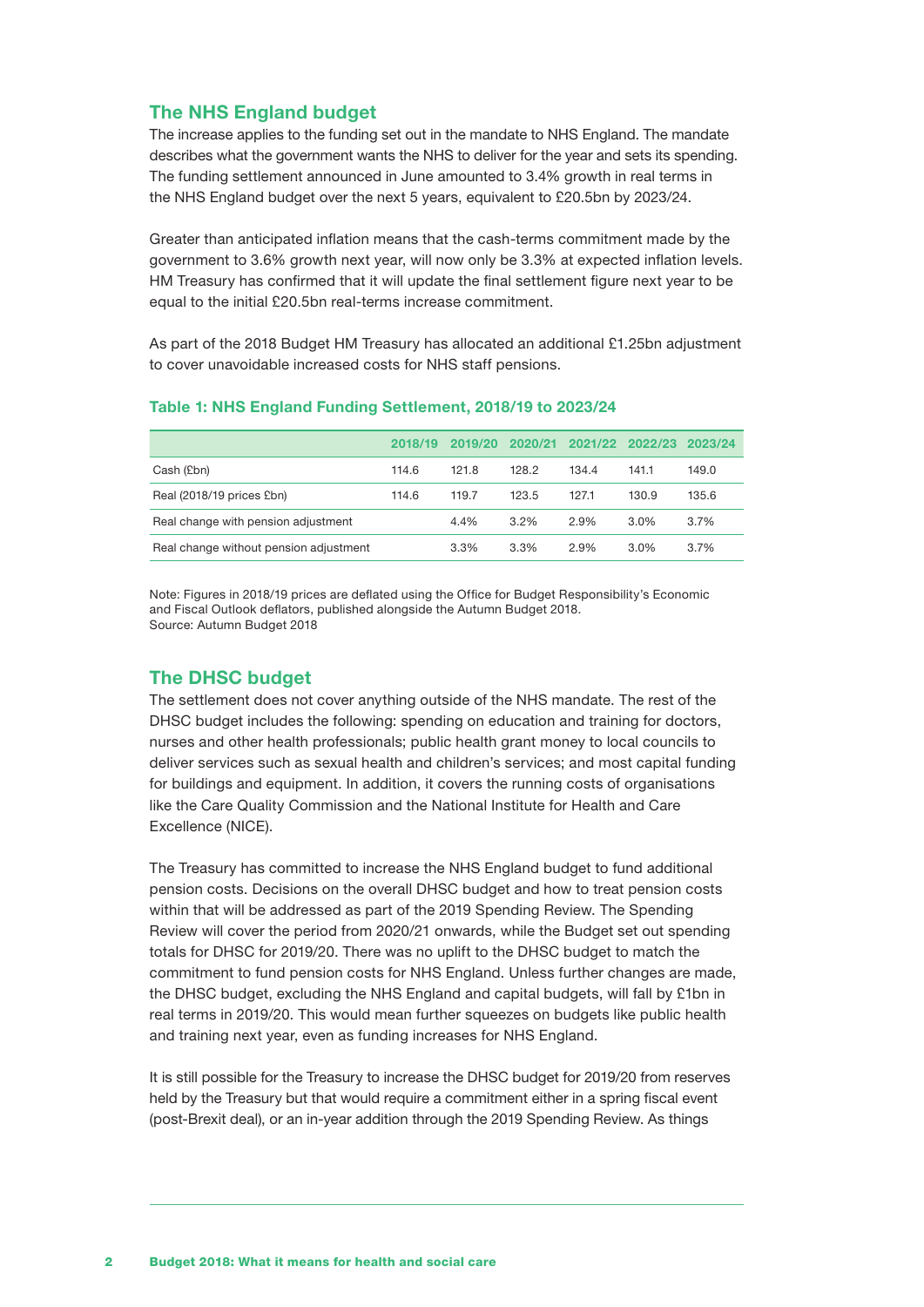stand, the planned costs need to be met from within the current DHSC budget, meaning the increase to the remaining DHSC resource and capital budget combined (total DEL) will be just 2.7% in real terms next year, to £132.7bn. This is significantly less than the long-run average of 3.7%. These budgets will be confirmed at the 2019 Spending Review.

Looking beyond 2019/20, these budgets outside of the NHS England mandate – approximately 11% of DHSC's total budget – could be at risk of further cuts in the 2019 Spending Review, as occurred in the 2015 Spending Review when health spending outside the NHS England budget was reduced. The autumn 2018 Budget set an indicative path for overall public spending for the next 5 years. While this 'envelope' is larger than planned in March 2018, it still leaves little room for large increases in budgets outside the protected areas of NHS England, defence, and aid. However, the Budget confirmed Jeremy Hunt's statement that the government will 'consider' proposals for multi-year capital and transformation funding, as well as clinical training places. The Budget also committed to 'ensure that public health services help people live longer, healthier lives'.

Table 2 shows recent growth rates in the total DHSC Budget, with 2019/20 showing the highest real growth rate over the period.

|                                       | 2010/11 | 2011/12 | 2012/13 | 2013/14 | 2014/15                                    |
|---------------------------------------|---------|---------|---------|---------|--------------------------------------------|
| DHSC total budget<br>(real terms £bn) | 114.4   | 115.7   | 116.1   | 118.9   | 121.2                                      |
| Real-terms change<br>in total budget  | 0.1%    | 1.1%    | 0.3%    | 2.5%    | 1.9%                                       |
|                                       |         |         |         |         |                                            |
|                                       | 2015/16 | 2016/17 | 2017/18 | 2018/19 | 2019/20                                    |
| DHSC total budget<br>(real terms £bn) | 124.4   | 125.1   | 127.4   | 129.2   | 133.9 (132.7 excl.<br>pension revaluation) |

#### Table 2: The Department of Health (and Social Care) budget, 2010/11 to 2019/20

Note: Figures which exclude the pension revaluation show the growth rate if these costs are met from within the DHSC's stated budget, reducing the amount available. Figures in 2018/19 prices are deflated using the Office for Budget Responsibility's Economic and Fiscal Outlook deflators, published alongside the Autumn Budget 2018.

Source: Autumn Budget 2018

# Where is the NHS money coming from?

Since the Prime Minister announced the NHS settlement in June, there has been speculation about where the NHS funding boost would come from, with many commentators expecting taxes to rise. Instead, the OBR's analysis showed better than expected tax receipts – a £68bn fiscal windfall – enabled the Chancellor to finance the NHS funding increase without raising taxes or increasing borrowing. This was not known at the point of the Prime Minister's announcement in June.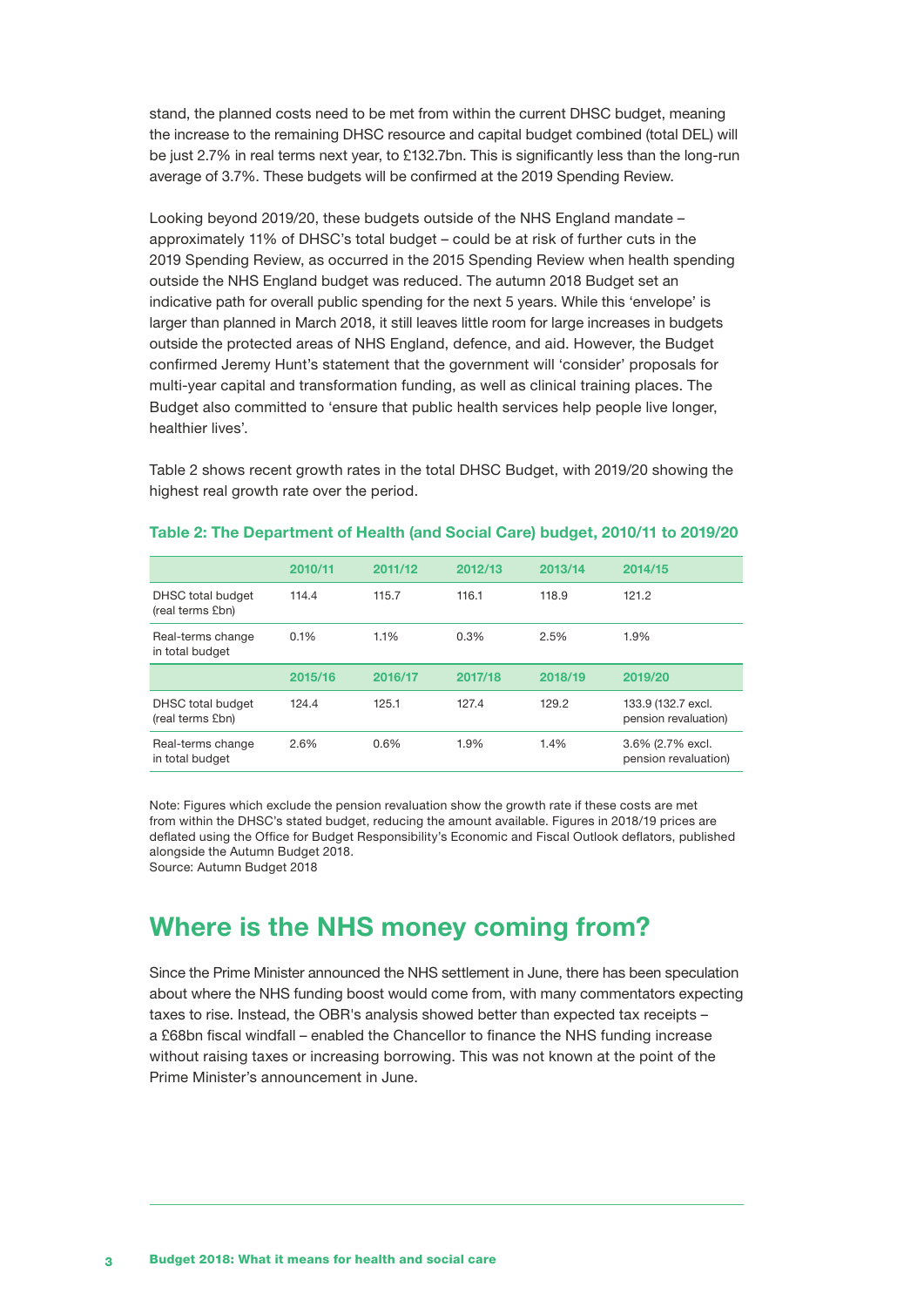Alongside this, the Chancellor was able to announce a rise in income tax thresholds – a tax cut. As a result, the [Institute for Fiscal Studies estimates](https://www.ifs.org.uk/tools_and_resources/budget/526) that health will constitute 38% of all public spending by 2023/24, compared with 29% in 2010. The proportion would be lower if taxes had been raised to pay for the NHS settlement and release funds to increase spending in other areas, and this trajectory could yet be reversed with increased spending in the Spending Review.

It should be noted that the OBR's borrowing forecasts are predicated on assumptions about the UK's exit from the EU. They assume 'an orderly transition to a new long-term relationship'. This introduces substantial uncertainty into the OBR's positive borrowing forecasts that could be upset by Brexit.

# What do we know about where the NHS money will be spent?

The funding announcement in June was an *offer,* contingent on the NHS [coming up with](https://www.gov.uk/government/speeches/pm-speech-on-the-nhs-18-june-2018)  [a plan](https://www.gov.uk/government/speeches/pm-speech-on-the-nhs-18-june-2018) to spend the money well. This NHS long-term plan will set out how the new money is to be spent, and it is expected to be delivered [before the end of the calendar year.](https://www.gov.uk/government/publications/budget-2018-documents/budget-2018)

The Budget set out some tests for the NHS plan and how the new money should be invested, including that the NHS will need to return to financial balance and achieve at least 1.1% of cash-releasing productivity growth per year.

The Budget pledges that 'funding for mental health services will grow as a share of the overall NHS budget over the next 5 years'. This has been reported as an increase in spending on mental health by at least £2 billion per year by 2023/24. Aroun[d £10.3bn](https://www.england.nhs.uk/publication/mental-health-five-year-forward-view-dashboard/)  [was spent by Clinical Commissioning Groups \(CCGs\)](https://www.england.nhs.uk/publication/mental-health-five-year-forward-view-dashboard/) on mental health in 2017/18 (and £1.9bn by NHS England specialised commissioning) so adding at least £2bn to this total would increase mental health spending at a similar rate to the NHS England budget. Whether this constitutes an overall increase in the proportion of NHS England money spent on mental health will be dependent on the final confirmed increase.

The Chancellor also announced that £250m of this will go into new crisis services by 2023/24, including:

- mental health support in every major accident and emergency (A&E) department
- 24/7 mental health crisis service over NHS 111
- children and young people's crisis teams across the country
- more mental health specialist ambulances
- a greater number of community services, such as crisis cafes.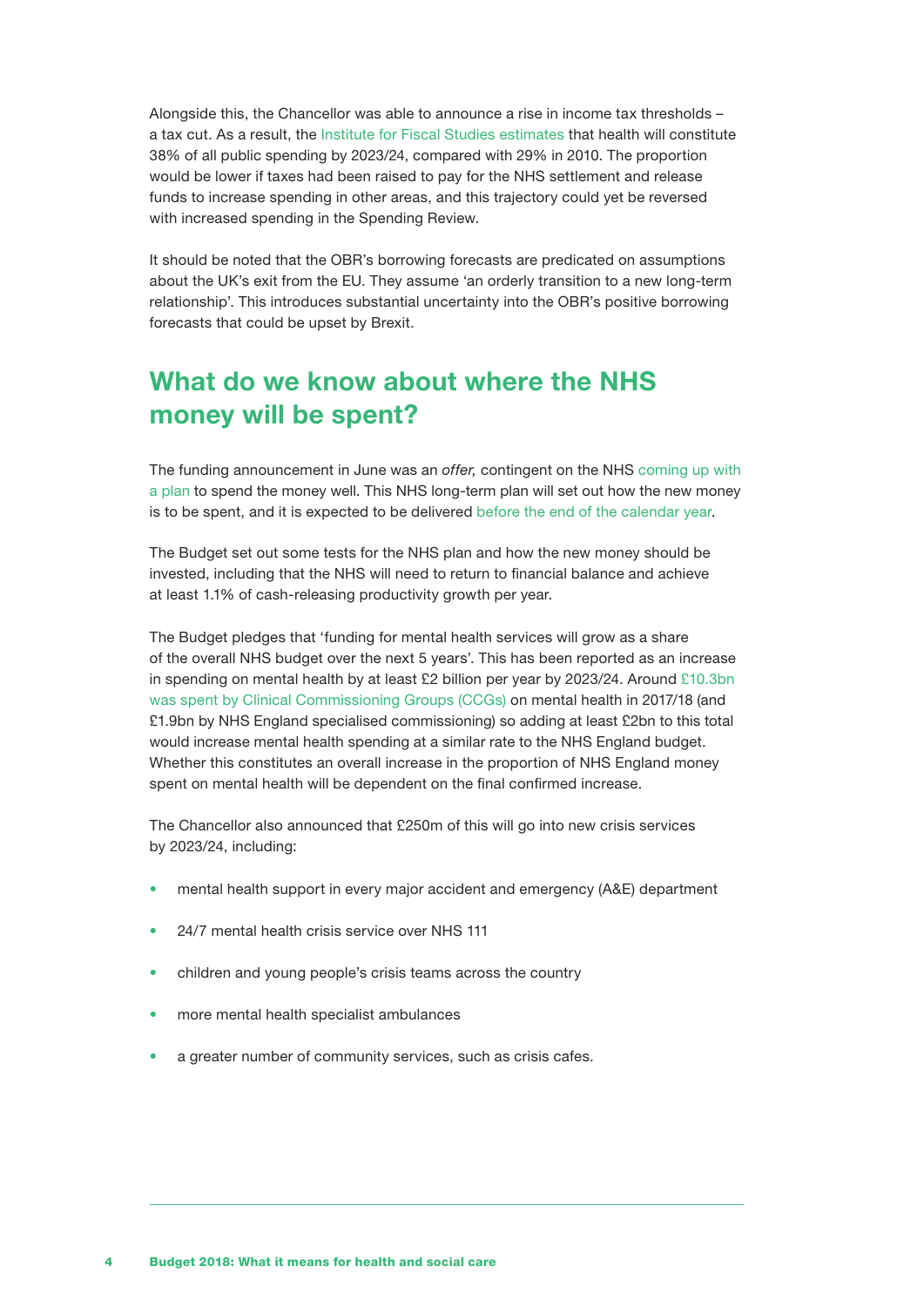Additional support is being pledged for mental health support schemes in schools, as well as expanded access to the Individual Placement and Support programme, which helps people with severe mental illness find employment.

### What's the deal for social care?

Social care is also outside of the NHS spending commitment, but it was the recipient of additional funds for 2018/19 and 2019/20 in this Budget. The government had [already](https://www.gov.uk/government/news/240-million-social-care-investment-to-ease-nhs-winter-pressures)  [announced £240m of additional funding](https://www.gov.uk/government/news/240-million-social-care-investment-to-ease-nhs-winter-pressures) for local authorities to spend on care and support, with the aim of freeing up NHS beds this winter. The Chancellor announced that a further £240m in winter-pressures money will be available to councils in 2019/20.

Alongside this, £410m in cash terms in additional social care funds will be available for local councils for 2019/20. This is to cover both children's social care and services for working age adults and older people, leaving local authorities in the unenviable position of choosing which of these vital budgets to prioritise. If this is spent in line with current spending patterns then social care will see an estimated 2.9% real-terms increase next year. While welcome, this falls far short of [rising pressures of 3.7% per year](https://www.health.org.uk/publication/fork-road-next-steps-social-care-funding-reform) and offers little scope to address unmet need or improve quality. In addition, local authorities will face continuing pressure to increase the rates they pay for social care because providers' staff costs are increasing faster than inflation, due to the rise in the national living wage, from £7.93 currently, to [£8.21 from April 2019](https://www.gov.uk/national-minimum-wage-rates).

The Budget also included an additional £55m for the disabled facilities grant in 2018/19. This grant can be used towards home adaptations for disabled children and adults on low incomes.

Together, these new announcements are the latest in a series of short-term cash injections, going only a small way to plugging the [projected gap](https://www.health.org.uk/publication/fork-road-next-steps-social-care-funding-reform) of at least £1.5bn in adult social care by 2020/21.

Funding of social care beyond 2019/20 will be set out in next year's spending review, while long-term reform of social care funding is expected to be addressed in a green paper, due later this year.

## Is this the budget that ends PFI?

The Private Finance Initiative (PFI) and Private Finance II (PF2) are routes for public sector organisations to fund capital projects. They enable public organisations to access private sector money to pay for upfront costs on projects. This borrowing is then repaid over many years. In health care they have often been used [to fund new hospitals,](https://www.nuffieldtrust.org.uk/resource/making-sense-of-pfi) but they are also used in social care.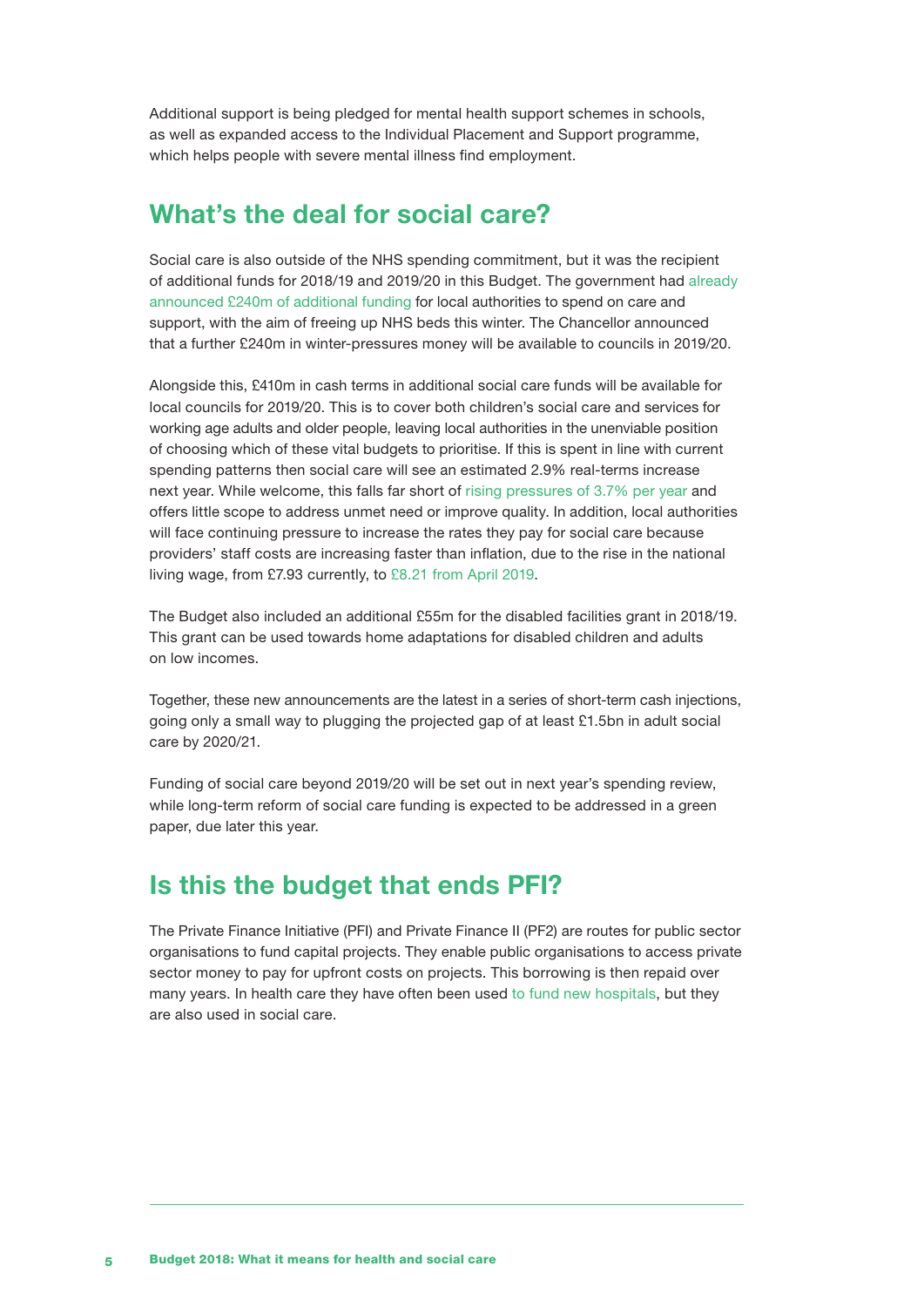PFI and PF2 are controversial because of concerns about value for money, and also because of perceived [poor management](http://www.publicsectorexecutive.com/Public-Sector-News/controversial-pfi-contracts-abolished-by-chancellor-in-budget-announcement) of these contracts. The Chancellor announced in the Budget that there will be no new PFI/PF2 contracts. He also announced a new ['centre of best practice'](https://www.gov.uk/government/publications/budget-2018-documents/budget-2018) in the DHSC to improve management of existing contracts.

Although the Chancellor announced the end of PFI, there have, in fact, been no new schemes in the NHS since 2014. This is due to the squeeze on budgets making it more difficult to find the money to make repayments on PFI schemes.

The [2017 Naylor Review on NHS property and estates](https://www.gov.uk/government/publications/nhs-property-and-estates-naylor-review) estimated that £10bn would be needed to fund maintenance and transformation of the NHS estate, with around £3bn set to come from private investment. Without PFI and PF2, the 2019 Spending Review will need to put forward a credible plan for supporting NHS trusts to reach this level of capital investment. This should support trusts to address the rising maintenance backlog, which now stands at [£6 billio](https://digital.nhs.uk/data-and-information/publications/statistical/estates-returns-information-collection/summary-page-and-dataset-for-eric-2017-18)n.

### What's next?

With the NHS funding settlement confirmed, the next step is to see how the long-term plan intends to spend the new funding.

There is far more uncertainty around the non-NHS England part of the DHSC budget, which looks to be taking a £1bn hit in 2019/20, unless the Treasury covers all additional costs of pensions revaluation. This will be confirmed in the Estimates process, where the Treasury can make further changes to departmental spending totals.

For social care, the immediate consideration is the upcoming green paper, which will set out the options for a sustainable social care sector. There will be further decisions to be made in the financial settlement for local authorities – which affects both public health and social care – usually announced in December. Currently, the [public health grant from](https://www.health.org.uk/sites/health/files/Taking%20our%20health%20for%20granted_for%20web.pdf)  [the DHSC](https://www.health.org.uk/sites/health/files/Taking%20our%20health%20for%20granted_for%20web.pdf) is expected to fall by around £200m, from £3.3bn in 2018/19 to £3.1bn in 2019/20. This follows real-terms cuts in public health spending of £690m since 2014/15. With the recent government announcement that there would be an increasing focus on [prevention](https://assets.publishing.service.gov.uk/government/uploads/system/uploads/attachment_data/file/753688/Prevention_is_better_than_cure_5-11.pdf), more details are required to understand the impact this may have on the composition of the DHSC budget.

As the OBR's borrowing forecasts are based on a smooth transition out of the EU, there is a risk that a disorderly Brexit will force an emergency Budget in the spring. This could change forecasts significantly and force the Chancellor to look for other avenues to raise the money for the NHS financial settlement. There will be a fight ahead for budgets like public health, training and social care to be protected from further cuts in the 2019 Spending Review, let alone for much-needed increases.